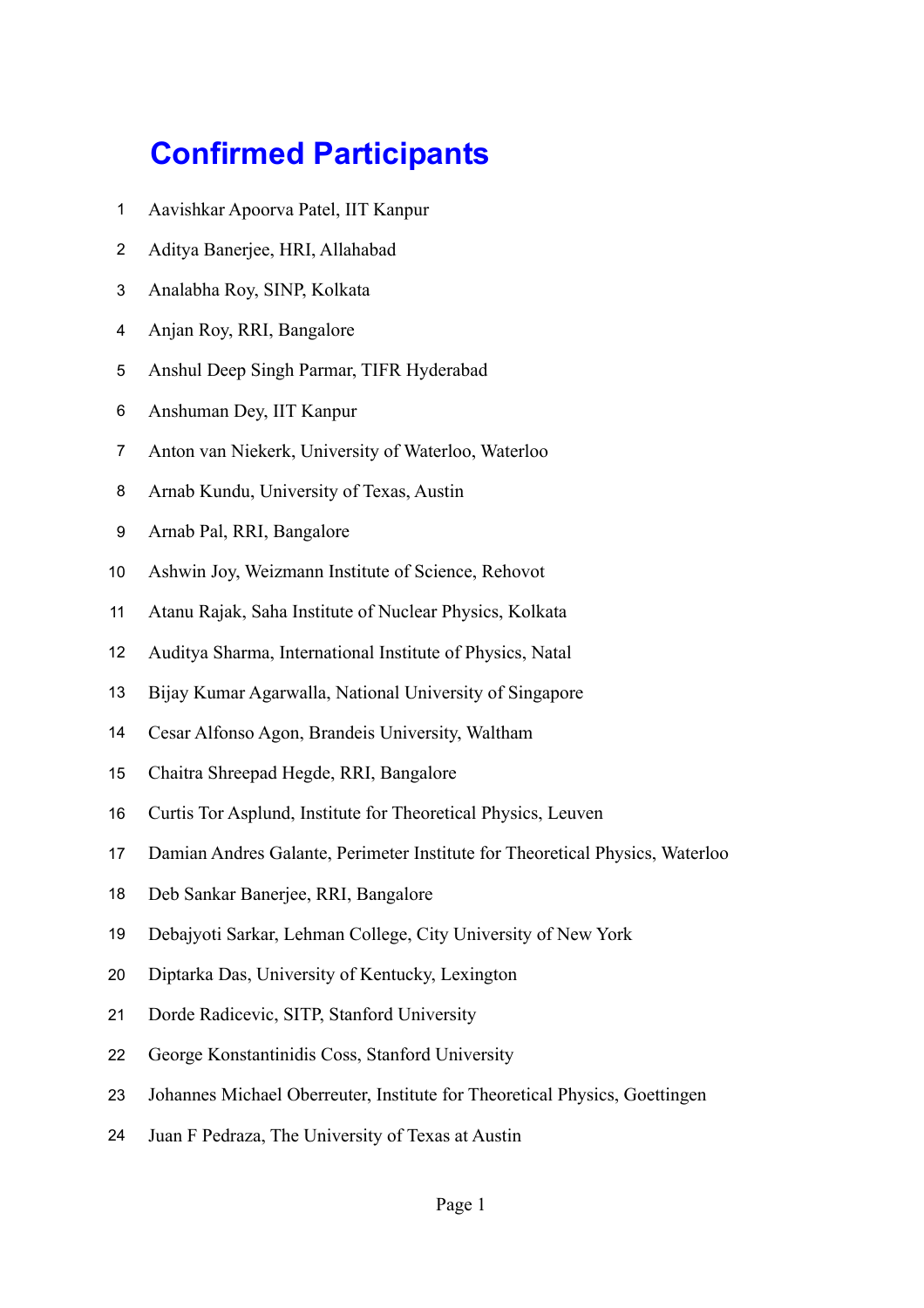- Jyoti Prasad Banerjee, TIFR Hyderabad
- Karthik Shankar, Boston University
- Manavendra N Mahato, IIT Indore
- Manisha Thakurathi, RRI, Bangalore
- Mariano Chernicoff, University of Cambridge
- Matthew Roberts, New York University
- Miguel Campiglia, RRI, Bangalore
- Nilakash Sorokhaibam, TIFR, Mumbai
- Pinaki Banerjee, IMS, Chennai
- Prabha Mandayam, IMS, Chennai
- Pradip Kumar Bera, RRI, Bangalore
- Pranab Jyoti Bhuyan, RRI, Bangalore
- Prasad V V, RRI, Bangalore
- Pratim Roy, IIT Kanpur
- Priyanka, JNCASR, Bangalore
- Raghu Mahajan, Stanford University
- Rajdeep Sensarma, TIFR Mumbai
- Ranjan Modak, IISc, Banaglore
- Ravi Kunjwal, IMS, Chennai
- Ritam Sinha, TIFR, Mumbai
- Rituparno Mandal, IISc, Banaglore
- Ronak M Soni, TIFR, Mumbai
- Sandeep Chatterjee, RRI, Bangalore
- Sandipan Sengupta, RRI, Bangalore
- Santhosh Kumar S, IISER, Thiruvananthapuram
- Sanved Kolekar, IUCAA, Pune